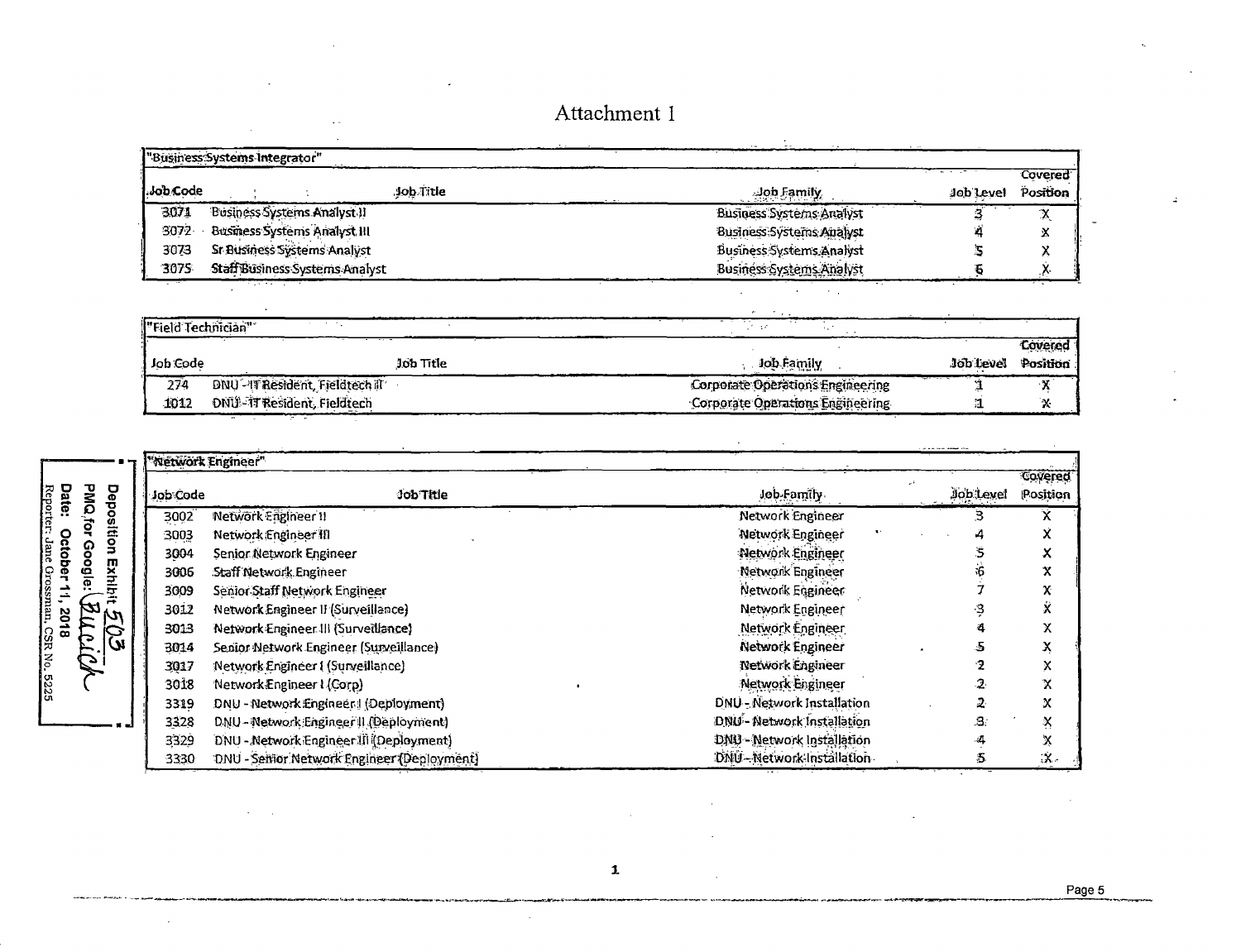|          | "Operations Engineer"                                               |                                         |                    |         |  |  |
|----------|---------------------------------------------------------------------|-----------------------------------------|--------------------|---------|--|--|
| Job Code | $\mathcal{L} = \mathcal{L} = \mathcal{L} = \mathcal{L}$<br>ಲ್ಲಿ ಬಾಲ | Job Family                              | Job Level Rosition | Covered |  |  |
| 234      | Fixed Term Geo Operations Engineer                                  | Corporate Operations Engineering        |                    |         |  |  |
| 3465     | Senior Corporate Operations Engineer.                               | Corporate Operations Engineering        |                    |         |  |  |
| 3471     | DNU - Corporate Operations Engineer                                 | Corporate Operations Engineering        |                    |         |  |  |
| 3472     | Corporate Operations Engineer I                                     | <b>Corporate Operations Engineering</b> |                    |         |  |  |
| 3473     | Corporate Operations Engineer II                                    | Corporate Operations Engineering        |                    |         |  |  |
| 3474     | Corporate Operations Engineer (III,                                 | Corporate Operations Engineering        |                    |         |  |  |
| 3479     | Executive Corporate Operations Engineer )                           | <b>Corporate Operations Engineering</b> |                    |         |  |  |
| 3480     | Executive Corporate Operations Engineer II                          | <b>Corporate Operations Engineering</b> |                    |         |  |  |
| 3481     | <b>Executive Corporate Operations Engineer III</b>                  | <b>Corporate Operations Engineering</b> |                    |         |  |  |
| 4702     | Operations Engineer I.                                              | Technical Operations                    |                    | ۰x      |  |  |
| $-4704$  | Operations Engineer II                                              | <b>Technical Operations</b>             |                    |         |  |  |
| 4706     | Operations Engineer III                                             | Technical Operations                    |                    | Х       |  |  |

T

Page 6

|          | "Product Manager"                     |                             |           | y,                  |
|----------|---------------------------------------|-----------------------------|-----------|---------------------|
| Job Code | Job Title                             | Job Family                  | Job Level | Covered<br>Position |
| 1765     | Product Specialist Manager I          | Sales - Product Specialists |           | х                   |
| 1766     | Product Specialist Manager II         | Sales - Product Specialists |           |                     |
| 1767     | Product Specialist Manager III        | Sales - Product Specialists |           |                     |
| 5001     | Associate Product Manager I A         | Product Management .        |           |                     |
| 5002     | Product Manager I                     | Product Management          |           |                     |
| 5003     | Product Manager II                    | <b>Product Management</b>   |           |                     |
| 5004     | Associate Product Manager II A        | Product Management          |           |                     |
| 5005     | Product Manager III                   | Product Management          |           |                     |
| 5006     | Sr Product Manager                    | Product Management          |           |                     |
| 5012     | Group Product Manager                 | Product Management          |           |                     |
| 5203     | DNU-Business Product Manager I        | Product:Management          |           |                     |
| 5204     | :DNU - Business Product Manager II    | .Product/Management         |           |                     |
| 5205     | (DNU-Business Product Manager III     | <b>Product Management</b>   |           |                     |
| 5206     | DNU - Sr Business Product Manager     | Product Management          | 뉴언        |                     |
| 5208     | 'DNU - Group Business Product Manager | Product Management          |           |                     |
| 6588     | Associate Product Manager 18          | Product Management          |           |                     |
| 6589     | Associate Product Manager ILB         | Pröduct Mänagement          |           |                     |

 $\frac{1}{\sqrt{2}}$  ,  $\frac{1}{\sqrt{2}}\frac{1}{\sqrt{2}}$  ,  $\frac{1}{2}$ 

 $\sim$   $\sim$ 

 $\bar{\mathbf{Z}}_i$ 

i.

 $\sim$ 

 $\mathbf{v}$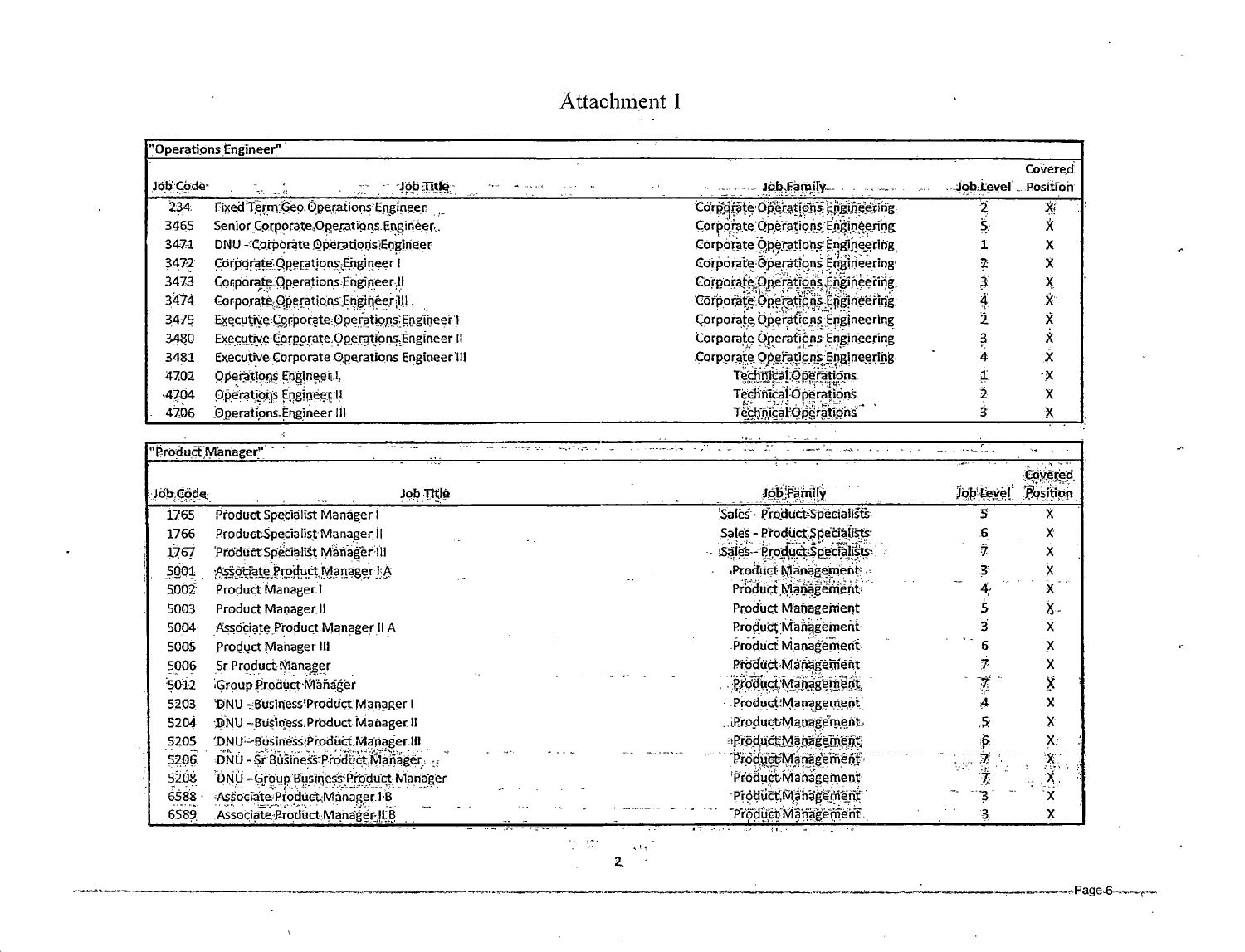|           |                                         | Attachment 1                |           |                     |
|-----------|-----------------------------------------|-----------------------------|-----------|---------------------|
|           | "Product Marketing Manager"             |                             |           |                     |
| lob Code. | Job Title                               | Job Family                  | Job Level | Covered<br>Position |
| 5101      | Assoc Product Marketing Manager I       | Product Marketing Manager   |           |                     |
| 5102      | Product Marketing Manager I             | Product Marketing Manager   |           | $\lambda$           |
| 5103      | Product Marketing Manager II            | Product Marketing Manager   |           | $\mathbf{x}$        |
| 5104      | Assoc Product Marketing Manager II      | Product Marketing Manager   |           |                     |
| 5105      | Product Marketing Manager III           | Product Marketing Manager   |           |                     |
| 5106      | Senior Product Marketing Manager        | Product Marketing Manager - |           | Ÿ.                  |
| 5108      | Group Product Marketing Manager         | Product Marketing Manager   |           |                     |
| 25101     | DNU - Assoc Product Marketing Manager I | Product Marketing Manager   |           |                     |

 $\sim 10^6$ 

 $\alpha=4$ 

÷,

 $\sim$  increases  $\omega$ 

 $\sim$  $\sim$ 

 $\mathcal{A}^{\pm}$ 

 $\langle \cdot \rangle$ 

 $\mathcal{L}$ 

 $\mathbf{L} = \mathbf{L} \mathbf{L} = \mathbf{L}$ 

ä,

 $\sim$   $\sim$ 

 $\sim$   $\sim$  $\mathbf{r}$ 

| Feroject Manager" |                                                          |                                |           | Covered               |
|-------------------|----------------------------------------------------------|--------------------------------|-----------|-----------------------|
| Job Code          | Job Title                                                | Job Family                     | Job Level | Position <sup>®</sup> |
| 3934              | Global Order Mgmt/Logistics Ops Project Manager I        | VMO Order Management/Logistics |           |                       |
| 3935              | Global Order Management/Logistics Ops Project Manager II | VMO Order Management/Logistics |           |                       |

 $\sim$ 

|          |                                   |                                               |           | Covered      |
|----------|-----------------------------------|-----------------------------------------------|-----------|--------------|
| Job Code | Job Title                         | Job Family                                    | Job Level | Position     |
| 1019     | SWE-SRE1                          | Site Reliability Engineer - Software Engineer |           |              |
| 1020     | SWE-SREJII                        | Site Reliability Engineer-Software Engineer   |           |              |
| 1021     | Mgr I. SWE-SRE                    | Site Reliability Engineer - Software Engineer |           |              |
| 1022     | Sr. SWE-SRE                       | Site Reliability Engineer - Software Engineer |           |              |
| 1023     | Mgr II, SWE-SRE.                  | Site Reliability Engineer - Software Engineer |           | л            |
| 1024     | <b>Staff SWE-SRE</b>              | Site Reliability:Engineer - Software Engineer |           | x            |
| 1025     | Mgr, SWE-SRE III                  | Site Reliability Engineer - Software Engineer |           | Λ            |
| 1026     | Senior Staff SWE-SRE              | Site Reliability Engineer - Software Engineer |           | $\pmb{\chi}$ |
| 3346     | Principal Software Engineer - SRE | Site Reliability Engineer - Software Engineer |           | X            |

#### $\mathbf{B}$

 $\sim$ 

 $\sim 3$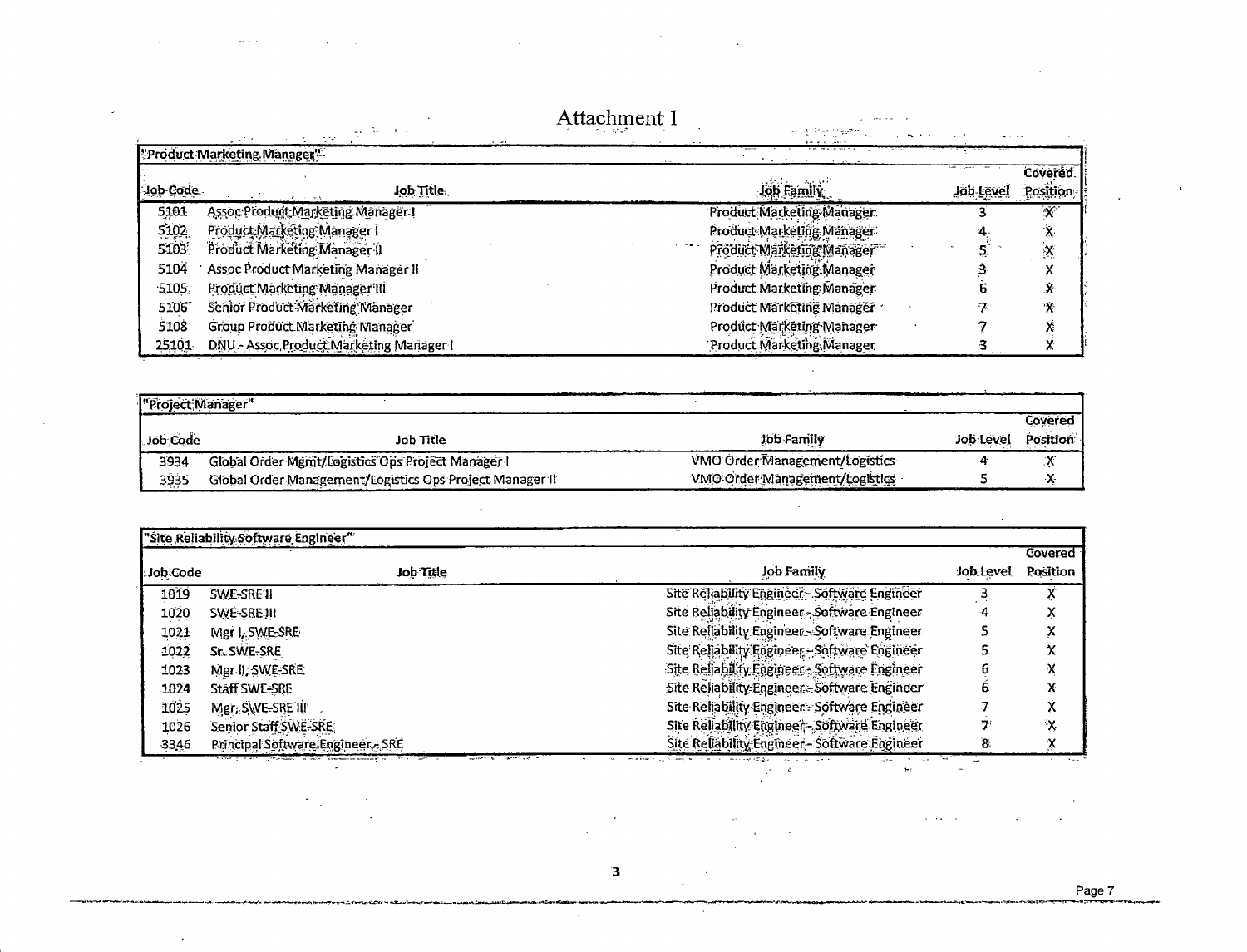|                    | "Site Reliability Systems Engineer" |                                      |              |                             |
|--------------------|-------------------------------------|--------------------------------------|--------------|-----------------------------|
|                    |                                     |                                      |              | Covered                     |
| Job Code           | Job Title                           | Job Family                           |              | Job Level Position          |
| 1000               | DNU - Mgr.III, SysAdmin - SRE       | Site Reliability Engineer - Sys Engi |              | X.                          |
| 1029               | DNU - Sys Admin-SRE II              | Site Reliability Engineer - Sys Eng. | ą            | $\frac{1}{x}$               |
| 1030               | DNU-Sys Admin-SRE III               | Site Reliability Engineer - Sys Eng. | 4            |                             |
| 1032               | DNU-Sr: Sys Admin-SRE               | Site Reliability Engineer-Sys Eng.   | 5            | x                           |
| 1034               | DNU - Staff Sys Admin-SRE           | Site Reliability Engineer - Sys Eng. | e.<br>S      | $\overline{\mathbf{x}}$     |
| 2430               | Principal SRE-SysEng                | Site Reliability Engineer - Sys Eng. |              | $\pmb{\chi}$                |
| 10001              | Mgr-III, SRE-SysEng                 | Site Reliability Engineer-Sys Eng.   |              | X                           |
| 10282              | SRE-SysEng I                        | Site Reliability Engineer - Sys Eng. | 2            | X                           |
| 10291              | SRE-SysEng II                       | Site-Reliability Engineer - Sys Eng. | 3            | $\mathbf{X}$                |
| 10301              | SRE-SýsEng III                      | Site Reliability Engineer - Sys Eng. |              | $\frac{\tilde{\chi}}{\chi}$ |
| 10311              | Mgr I, SRE-SysEng                   | Site Reliability Engineer - Sys Eng  | 5            |                             |
| 10321              | Senior SRE <sup>2</sup> SysEng      | Site Reliability Engineer - Sys Eng  | s            | $\mathsf{x}$                |
| 10331              | Mgr II, SRE-SysEng                  | Site Reliability Erigineer - Sys Eng |              | X                           |
| 10341              | Staff SRE-SysEng                    | Site Reliability Engineer - Sys Eng  | 6            | X                           |
| 10671              | Senior Staff SRE-SysEng             | Site Reliability Engineer - Sys Eng. | 7.           | x                           |
|                    |                                     |                                      |              |                             |
|                    | "Systems Administrator"             |                                      |              |                             |
| Job Code           | Job Title                           | Job-Family                           | Job Level    | Covered<br>Position         |
| 2129               | Systems Administrator T             | Systems Admin                        | - 2          | Х                           |
| 3503               | Systems Administrator II            | Systems Admin                        | з            | X                           |
| 3504               | Systems Administrator III           | Systems Admin                        | 4            | X                           |
| 3506               | Sr Systems Administrator            | Systems Admin                        | 5            | X                           |
|                    |                                     |                                      |              |                             |
| "Technical Writer" | $\Delta \sim 10$                    |                                      |              |                             |
|                    |                                     |                                      |              | Covered                     |
| Job Code           | Job Title                           | Job Family                           | Job Level    | Position                    |
| 3550               | Technical Writer 1                  | Technical Writers                    |              |                             |
| 3552               | Technical Writer II                 | Technical Writers                    |              | <b>XXXXXXXX</b>             |
| 3553               | 'Technical Writer III               | Technical Writers                    |              |                             |
| 3554               | Senior Technical Writer             | Technical Writers                    | ينية.<br>أكث |                             |
| 3556               | Staff Technical Writer              | Technical, Writers                   | 6            |                             |
| 3557               | Sr Staff Technical Writer           | Technical Writers                    | 57.          |                             |
|                    |                                     | $-28.11$                             |              |                             |

 $\gamma_{\rm c}$  ,  $\gamma_{\rm c}$  ,  $\gamma_{\rm c}$  $\ddot{a}$ 

 $\mathcal{F}^{\mathcal{G}}_{\mathcal{G}}(\mathcal{G})$ 

 $\mathcal{L}$ 

Page 8

 $\mathbb{R}^2$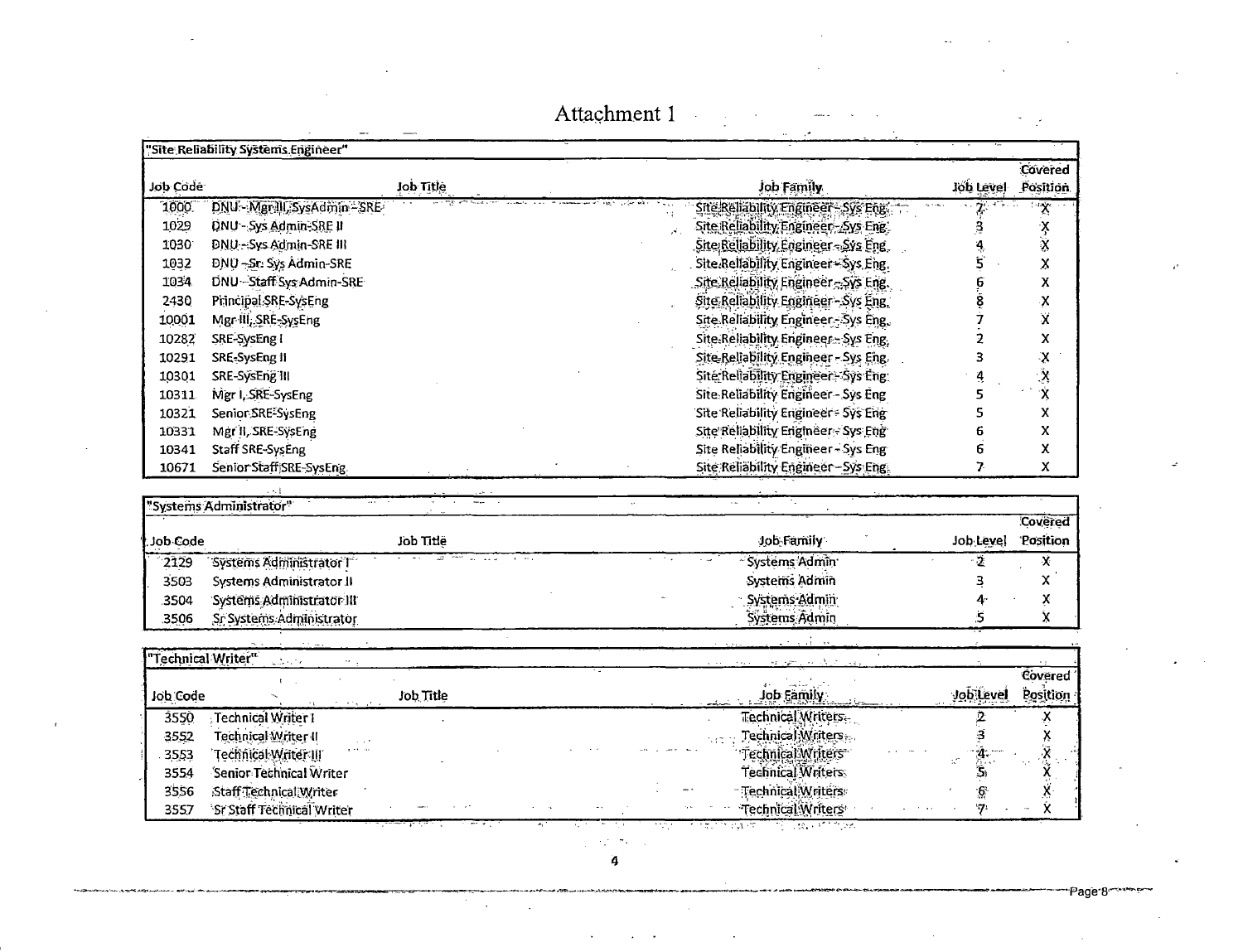|  |  |  | the contract of the contract of the contract of the contract of the contract of the contract of the contract of |  |
|--|--|--|-----------------------------------------------------------------------------------------------------------------|--|
|  |  |  |                                                                                                                 |  |

|          | "UX Engineer"            |                                      |           | and a                      |
|----------|--------------------------|--------------------------------------|-----------|----------------------------|
| Job Code | <b>Job Title</b>         | Job Family                           | Job Level | <b>Covered</b><br>Position |
| 5567     | UX Engineer t            | <b>Seat</b><br><b>UX-Engineering</b> |           | v.<br>٨ï                   |
| 5569     | UX Engineer II           | UX Engineering                       |           | v.<br>́                    |
| -5570    | UX Engineer III          | <b>UX</b> Engineering                |           | $\mathcal{L}$<br>A         |
| 5571     | Senior UX Engineer       | UX Engineering                       |           | v<br>A.                    |
| 5572     | Staff UX Engineer        | <b>UX</b> Engineering                |           | v<br>Λ                     |
| 5582     | Senior Staff UX Engineer | UX Engineering                       |           | $\checkmark$<br>Λ          |

| "UX Researcher" |                            |                                           |           |          |
|-----------------|----------------------------|-------------------------------------------|-----------|----------|
|                 |                            | the company of the company of the company |           | Covered  |
| Job Code        | Job Title                  | Job Family                                | Job Level | Position |
| 3600            | UX Researcher J            | UX Researcher                             | -2        |          |
| 3602            | UX Researcher II           | UX Researcher                             |           | x        |
| 3603            | Sr. UX Researcher          | UX-Researcher                             |           | x        |
| 3605            | UX Researcher III          | <b>UX Researcher</b>                      |           | x        |
| 3607            | Staff UX Researcher        | UX Researcher                             | ъ         | л.       |
| 3609            | Senior Staff UX Researcher | UX Researcher                             |           |          |

| <b>Contract Contract Contract</b> | <b>Contract Contract</b> |  |
|-----------------------------------|--------------------------|--|

 $\sim$ 

 $\sim 100$ 

 $\omega$ 

 $\mathcal{L}^{\mathcal{L}}$ 

 $\sim 10$ 

 $\sim$   $\sim$ 

 $\mathcal{A}_1$ 

|          | "Technical Program Manager"                    |                                         |           | Covered  |
|----------|------------------------------------------------|-----------------------------------------|-----------|----------|
| Job Code | Job Title                                      | Job Family                              | Job Level | Position |
| 1933     | DNU - Technical Program Manager III            | DNU - Sales - Technical Program Manager |           |          |
| 3101     | DNU - TPM - Associate Program Manager          | Technical Program Management            |           | х        |
| 3102     | Technical Program Manager I                    | <b>Technical Program Management</b>     |           | X.       |
| 3103     | Technical Prógram Manager II                   | Technical Prögram Management            |           | X        |
| 3104     | Technical Program Manager III                  | Technical Program Management            |           | x        |
| 3105     | Technical Program Manager V                    | Technical Program Management            |           |          |
| 3106     | Technical Program Manager IV                   | Technical Program Management            |           |          |
| 6191     | Google Cloud, Technical Program Manager II     | Enterprise Technical Program Manager    |           |          |
| 6192     | Google Cloud, Technical Program Manager III    | Enterprise Technical Program Manager    |           | نۍ ۲۰    |
| 6193     | Google Cloud, Senior Technical Program Manager | Enterprise Technical Program Manager    |           | X.       |
| 6195     | Google Cloud, Staff Technical Program Manager  | Enterprise Technical Program Manager    |           | X.       |

 $\mathcal{L}$ 

 $\mathcal{L}^{\mathcal{L}}$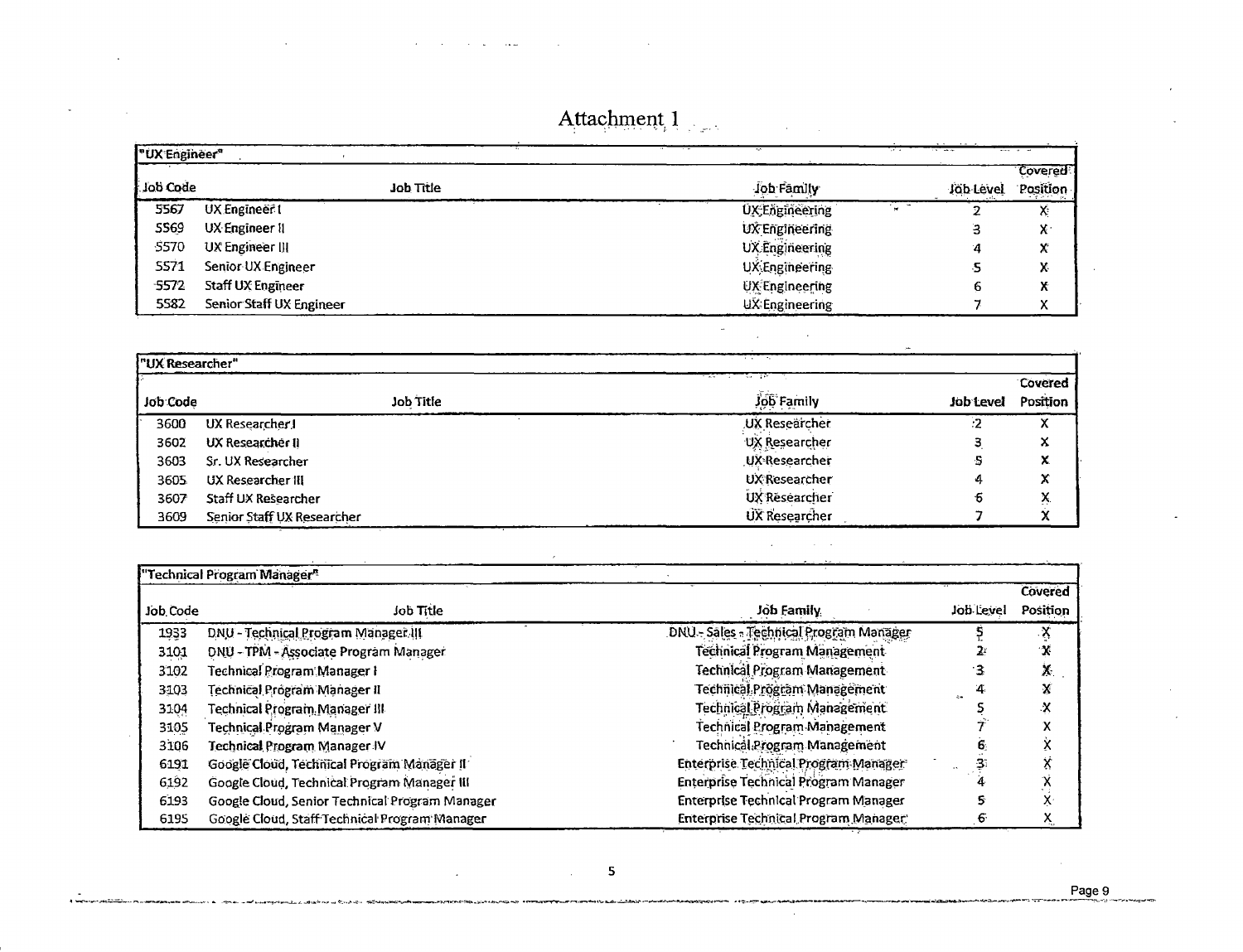|                 | Program Manager"                                                 | in sab                        |           |                    |
|-----------------|------------------------------------------------------------------|-------------------------------|-----------|--------------------|
|                 |                                                                  |                               |           | Covered            |
| <b>Job Code</b> | Job Title                                                        | <b>Job Family</b>             | Job Level | Position           |
| 225             | Fixed Term Associate, Program Manager I                          | Program Manager               |           | X,                 |
| 227             | Fixed Term Associate Program Manager II                          | Program Manager               |           | ؉<br>X             |
| 3140            | Associate Program Manager                                        | Program Manager               |           |                    |
| 3142            | Program Manager I                                                | Program Manager               |           | X                  |
| 3143            | Program Manager II                                               | Program Manager               |           | ķ                  |
| 3144            | Program Manager III                                              | Program Manager               | ٠5        | X                  |
| 3145            | Sr Program Manager I                                             | Program Manager               | 6         | χ                  |
| 3146            | Sr Program Manager II                                            | Program Manager               |           | ×<br>X             |
| 4331            | Program Manager - Real Estate Specialist                         | Program Manager               | 3         |                    |
| 6311            | Google Cloud, Program Manager I                                  | Enterprise Program Manager    |           | X                  |
| 6313            | Google Cloud, Program Manager II                                 | Enterprise Program Manager    | 3         | х                  |
| 6314            | Google Cloud, Program Manager III                                | Enterprise Program Manager    | 4         | χ                  |
| 6315            | Google Cloud, Senior Program Manager                             | Enterprise Program Manager    | 5         | x                  |
| 6316            | Google Cloud, Staff Program Manager                              | Enterprise Program Manager    | ճ         | х                  |
| 6317            | Google Cloud, Sr. Staff Program Manager                          | Enterprise Program Manager    |           |                    |
| 6457            | DNU - Google Cloud, Program Manager I - New Products             | DNU - Temporary Company Plan  |           |                    |
| 6458            | DNU - Google Cloud, Program Manager II - New Products            | DNU - Temporary Company Plan  |           |                    |
| 6459            | DNU - Google Cloud, Program Manager III - New Products           | DNU - Temporary Company Plan  |           |                    |
| 6460            | DNU - Google Cloud, Senior Program Manager - New Products        | -DNÜ- Temporary Company Plan  |           |                    |
| 6461            | DNU - Google Cloud, Staff Program Manager - New Products         | DNU-Temporary Company Plan    | 6         |                    |
| 6463            | DNU - Google Cloud, Sr. Staff Program Manager - New Products     | DNU - Temporary Company Plan  |           | $\hat{\mathbf{x}}$ |
| 6464            | DNU - Google Cloud, Senior Staff Program Manager - New Products. | DNU - Temporary Company Plan. |           |                    |
| 6465            | DNU - Google Cloud, Senior Staff Program Mgr - New Products      | DNU-Temporary Company Plan    |           | X                  |

 $~\sim~$  Attachment 1

 $\mathbf{z}^{\prime}$ 

 $\mathcal{A}^{\mu\nu}_{\lambda\nu}$ 

 $\mathcal{L}$ 

Page-10

 $\Delta$ 

العرب الإسلامية.<br>- التي الأربع العروفي الأرب  $\alpha$  and  $\alpha$ **Contract** المحد **Carlo Compa**  $\mathcal{A}_1$  $\frac{1}{2}$  $\mathcal{A}^{\pm}$  it  $\tilde{\mathbb{I}}$  $\gamma_{\rm T}$  $\langle\sigma\rangle_{\rm{in}}$  $\bar{z}$  $\mathcal{A}^{\pm}$  $A_1\in\mathbb{R}^{n\times n}$  $\sim 10^{-1}$  km  $^{-1}$ nia<br>Na siya masa  $\mathcal{L}_{\text{max}}$  $\mathbf{r}$  and  $\mathbf{r}$  and  $\mathbf{r}$  $\omega \rightarrow$  $\mathcal{F}$  as a  $\mathcal{F}$  $\sim 10^{-11}$  $\mathbf{r}$  $\mathcal{L}$  $\mathbf{r}$  $\sim$  $\mathcal{A}^{\text{max}}$  and  $\mathcal{A}^{\text{max}}$  $\ddot{\phantom{a}}$  $\ddot{\phantom{a}}$  $\mathcal{A}$ 

 $\sim$ 

 $\bar{\mathcal{A}}$ 

 $\mathcal{A}^{\text{max}}$ 

 $\sim 100$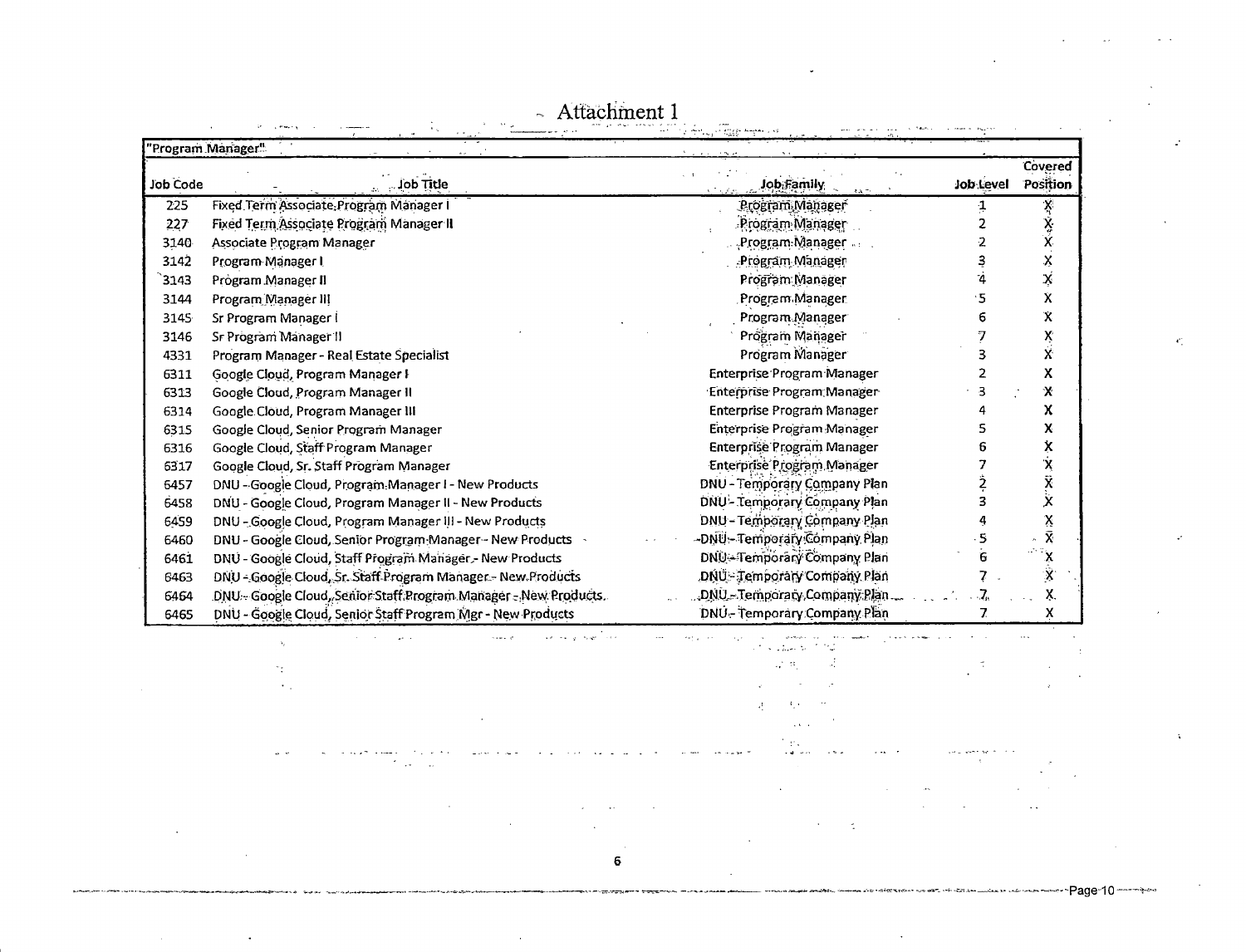|                 | "Software Engineer, Sr. Software Engineer, Staff Software Engineer, Sr. Staff Software Engineer" |                                             |           |                |
|-----------------|--------------------------------------------------------------------------------------------------|---------------------------------------------|-----------|----------------|
|                 |                                                                                                  |                                             |           | <b>Covered</b> |
| <b>Job Code</b> | <b>Job Title</b>                                                                                 | <b>Job Family</b>                           | Job Level | Position       |
| 3403            | Software Engineer II                                                                             | Software Engineer                           | 3         | х              |
| 3404            | Software Engineer III                                                                            | Software Engineer                           |           | X.             |
| 3405            | Senior Software Engineer                                                                         | Software Engineer                           |           | Х              |
| 3407            | <b>Staff Software Engineer</b>                                                                   | Software Engineer                           |           | χ              |
| 3409            | Senior Staff Software Engineer                                                                   | Software Engineer                           |           | x              |
| 3411            | Principal Software Engineer                                                                      | Software Engineer                           | 8         | х              |
| 3413            | Distinguished Software Engineer                                                                  | Software Engineer                           |           | x              |
| 3721            | Software Engineer, Tools and Infrastructure II                                                   | Software Engineer, Tools and Infrastructure |           | х              |
| 3722            | Software Engineer, Tools and Infrastructure III                                                  | Software Engineer, Tools and Infrastructure |           | X              |
| 3723            | Sr. Software Engineer, Tools and Infrastructure                                                  | Software Engineer, Tools and Infrastructure |           | x              |
| 3724            | Staff Software Engineer, Tools and Infrastructure                                                | Software Engineer, Tools and Infrastructure | 6         | X              |
| 3725            | Sr Staff Software Engineer, Tools and Infrastructure                                             | Software Engineer, Tools and Infrastructure |           | χ              |
| 3995.           | DNU-MTS - Staff Software Engineer                                                                | ENG MEMBER                                  |           | x              |
| 4374            | DeepMind Software Engineer II                                                                    | DeepMind                                    |           | $\frac{x}{x}$  |
| 4378            | DeepMind Senior Staff Software Engineer                                                          | DeepMind                                    |           |                |
| 6565            | <b>Engineer I-Fixed Term</b>                                                                     | Software Engineer                           |           | X              |

| "Software Engineer Manager, Sr. Software Engineer Manager" |                                                      |                                             |           |                |
|------------------------------------------------------------|------------------------------------------------------|---------------------------------------------|-----------|----------------|
|                                                            |                                                      |                                             |           | <b>Covered</b> |
| Job Code                                                   | Job Title                                            | Job Family                                  | Job Level | Position       |
| 3350                                                       | Engineering Manager 1-SWE                            | Engineering Manager - SWE                   |           | X              |
| 3351                                                       | Engineering Manager II - SWE                         | Engineering Manager - SWE                   | 6         |                |
| 3352                                                       | <b>Engineering Manager III - SWE</b>                 | <b>Engineering Manager-SWE</b>              |           | X.             |
| 3406                                                       | Mgr, Software Engineering I                          | Software Engineer Managers                  | -20       |                |
| 3408                                                       | Mgr, Software Engineering II                         | Software Engineer Manager                   | n۰        |                |
| 3410                                                       | Mgr, Software Engineering III                        | Software Engineer Manager                   |           |                |
| 3726                                                       | Mgr. Software Engineer, Tools and Infrastructure I   | Software Engineer, Tools and Infrastructure |           |                |
| 3727                                                       | Mgr, Software Engineer, Tools and Infrastructure II  | Software Engineer, Tools and Infrastructure |           |                |
| 3728                                                       | Mgr, Software Engineer, Tools and Infrastructure III | Software Engineer, Tools and Infrastructure |           |                |

 $\hat{\mathbf{z}}$  .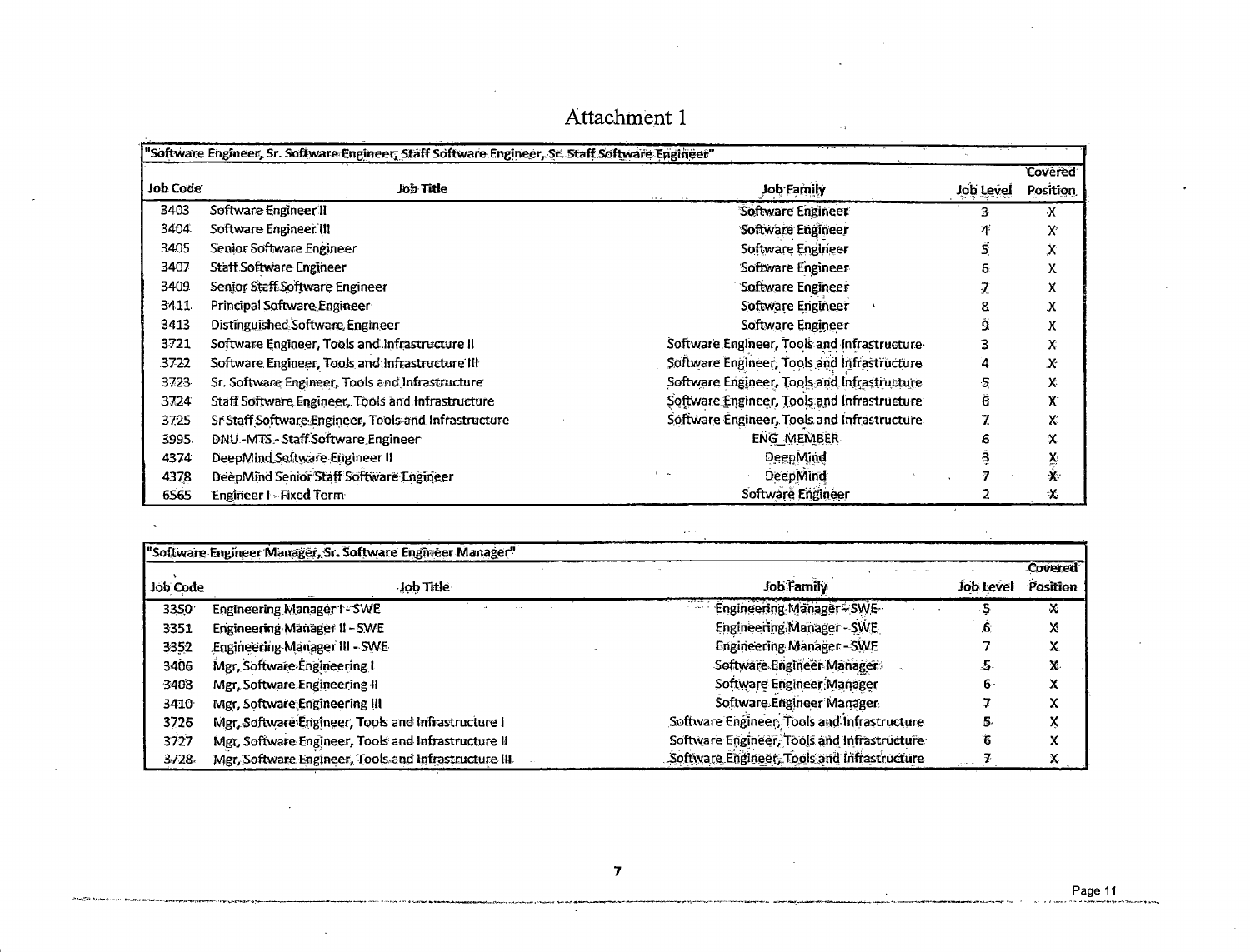#### Attachment 1  $\zeta=1$

|              | 'Sr. Manager for Business Systems Integration" |                                 |           |          |
|--------------|------------------------------------------------|---------------------------------|-----------|----------|
|              |                                                |                                 |           | Covered  |
| l Job Code - | Job Title                                      | Job Family                      | Job Level | Position |
| 3074         | Mgr, Business Systems Analyst I                | <b>Business Systems Analyst</b> |           |          |
| 3076         | Mgr, Business Systems Analyst II               | <b>Business Systems Analyst</b> |           |          |
| 3078         | Mgr, Business Systems Analyst III              | <b>Business Systems Analyst</b> |           |          |

| <sup>"</sup> Account Executive" |                                                 |                                       |                         |                 |
|---------------------------------|-------------------------------------------------|---------------------------------------|-------------------------|-----------------|
|                                 |                                                 |                                       |                         | Covered         |
| Job Code                        | Job Title                                       | Job Family                            | Job Level               | <b>Position</b> |
| 5269                            | DNU - Inside Sales Account Executive - Wildfire | <b>1995 - Inside Sales - WildFire</b> | $\alpha$ , and $\alpha$ |                 |
| 6400                            | Inside Sales Account Executive                  | Jnside Sales                          |                         |                 |

|          | "Sales Representative"                              |                                |           |          |
|----------|-----------------------------------------------------|--------------------------------|-----------|----------|
|          |                                                     |                                |           | Covered  |
| Job Code | Job Title                                           | Job Family                     | Job Level | Position |
| .1971    | Sales Representative II                             | Global Sales                   |           |          |
| 1972     | Sales Consultant                                    | <b>Global Sales</b>            |           | X        |
| 1973     | Senior Sales Consultant                             | Global Sales                   |           | Ý.       |
| 1974     | DNU - Senior Sales Consultant II                    | Global Sales                   |           | X.       |
| 2174     | DNU - Inside Sales Representative                   | Commerce Inside Sales          |           | X        |
| 5267     | DNU - Inside Sales Representative - Wildfire        | Inside Sales - WildFire        |           | Ý.       |
| 5268     | DNU - Inside Sales Senior Representative - Wildfire | Inside Sales - WildFire        |           | X        |
| 5332     | PBS ONLY -- Sales. Representative 1                 | Global Sales                   |           | X        |
| 6173     | Google Cloud, Inside Sales Rep                      | Enterprise Inside Sales        |           | Ÿ        |
| $6174\,$ | Google Cloud, Sr. Inside Sales Rep                  | <b>Enterprise Inside Sales</b> |           | ΧŚ,      |
| 6182     | Google Cloud, Assoc Inside Sales Rep                | Enterprise Inside Sales        |           | X        |
| 6402     | Inside Sales Representative                         | Inside Sales                   |           | χ        |
| 6403     | Inside Sales Senior Representative                  | Inside Sales                   |           | χ        |

 $\sim$ 

 $\overline{\phantom{a}}$ 

Page-12-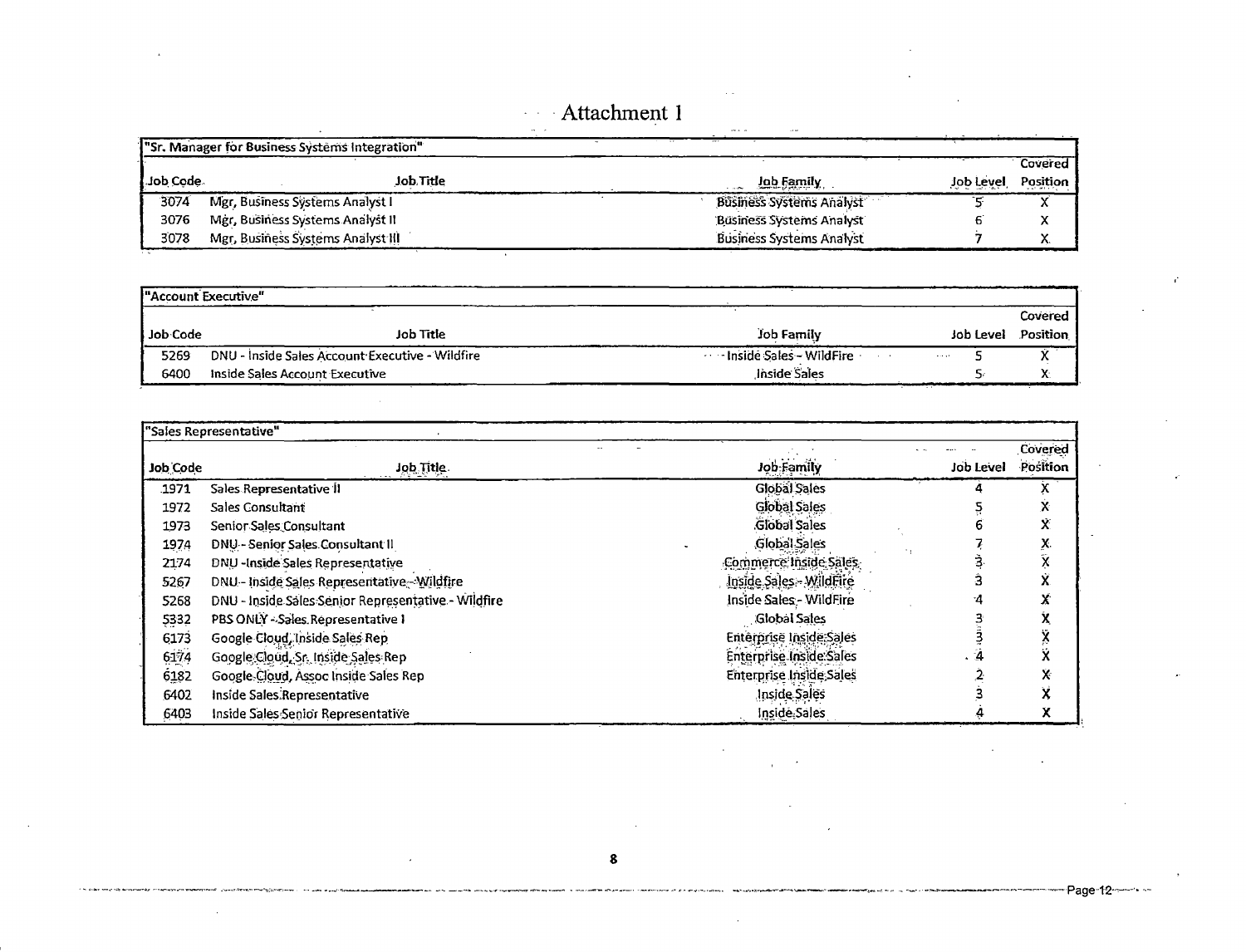| "Account.Manager" |                                                     |                                               |                | Covered.                        |
|-------------------|-----------------------------------------------------|-----------------------------------------------|----------------|---------------------------------|
| Job Code          | Job Title                                           | Job Family                                    | Job Level      | Position                        |
| 1183              | Google for Work, Renewal Account Manager I          | <b>Enterprise Renewals Manager</b>            | З.             | Х                               |
| 1184              | Google for Work, Renewal Account Manager II.        | <b>Enterprise Renewals Manager</b>            | 4              | X                               |
| 2083              | DNU-Creative Technical Account Manager II           | Rich Media Creative Technical Account Manager | 3              | $\mathbf x$                     |
| 2084              | DNU - Creative Technical Account Manager III        | Rich Media Creative Technical Account Manager | 4              | $\mathbf{X}$                    |
| 2088              | DNU - Team Lead, Creative Technical Account Manager | Rich Media Creative Technical Account Manager | 4              | $\mathbf{X}$                    |
| 2107              | DNU - Acc: Mgnt Associate (US)                      | <b>Commerce Account Management</b>            | 2              | $\mathbf X$                     |
| 2109              | <b>DNU-Acc Manager</b>                              | Commerce Account Management                   | 3              | $\frac{\mathbf{x}}{\mathbf{x}}$ |
| 2110              | <b>DNU-Snr Acc Manager</b>                          | <b>Commerce Account Management</b>            | 4              |                                 |
| 2111              | DNU - Principal Acc Manager                         | <b>Commerce Account Management</b>            | S.             | $\mathbf{\hat{X}}$              |
| 2141              | DNU - Technical Account Manager I                   | DNU - Technical Account Manager               | 2              | $\mathbf{X}$                    |
| 5301              | <b>Associate Account Manager</b>                    | <b>Global Sales</b>                           | 2              | X                               |
| 5302              | <b>Account Manager</b>                              | Global Sales                                  | З              | χ                               |
| 5303.             | <b>Snr Account Manager</b>                          | <b>Global Sales</b>                           | 4              |                                 |
| 5304              | Principal Account Manager                           | <b>Global Sales</b>                           | S.             | $x$<br>$\overline{x}$           |
| 5305              | Principal Account Manager II                        | Global Sales                                  | 6              |                                 |
| 6121              | DNU - Technical Account Manager III                 | <b>DNU - Technical Account Manager</b>        | 4              | $\pmb{\chi}$                    |
| 6125              | DNU - Senior Technical Account Manager              | DNU - Technical Account Manager               | 5              | $\mathbf{\hat{x}}$              |
| 6126              | DNU - Staff Technical Account Manager               | DNU - Technical Account Manager               | 6              | Ý,                              |
| 6184              | Google Cloud, Account Mgr J                         | <b>Enterprise Direct Sales</b>                | 4              | $\mathbf{x}$                    |
| 6185              | Google Cloud, Account Mgr H                         | Enterprise Direct-Sales                       | 5              | Ķ                               |
| 6186              | Google Cloud, Account Mgr III                       | <b>Enterprise Direct Sales</b>                | 6              | Ķ.                              |
| 6187              | DNU - Google for Work, Senior Account Mgr           | <b>Enterprise Direct Sales</b>                | 7              | X                               |
| 6249              | DNU - Google for Work, Account Mgr IV               | <b>Enterprise Direct Sales</b>                | 6              | $\mathbf X$                     |
| 6250              | DNU - Google for Work, Sr. Account Manager II       | Enterprise Direct Sales                       | 7              | χ                               |
| 6251              | Google Cloud, Sr. Account Manager III               | <b>Enterprise Direct Sales</b>                | 7.             | $\mathbf x$                     |
| 6285              | DNU - PSO Technical Account Manager II              | PSO Technical Account Manager                 | 3              | X.                              |
| 6286              | DNU - PSO Technical Account Manager III             | PSO Technical Account Manager                 | 4              | $\mathbf x$                     |
| 6287              | DNU - PSO Senior Technical Account Manager          | PSO Technical Account Manager                 | 5              | Ķ                               |
| 6289              | DNU - PSO Staff Technical Account Manager           | PSO Technical Account Manager                 | 6              | χ                               |
| 7512              | DNU - Associate Account Manager, OPG Sales          | DNU - Online Partnership Group - Dedicated    | з              | X                               |
| 7513              | DNU - Account Manager, OPG Sales                    | DNU - Online Partnership Group - Dedicated    | 4              | $\propto$                       |
| 7514              | DNU - Sr. Account Manager, OPG Sales.               | DNU - Online Partnership Group - Dedicated    | $\overline{5}$ | χ                               |

 $\bar{\mathbf{v}}$ 

 $\mathbf{r}$